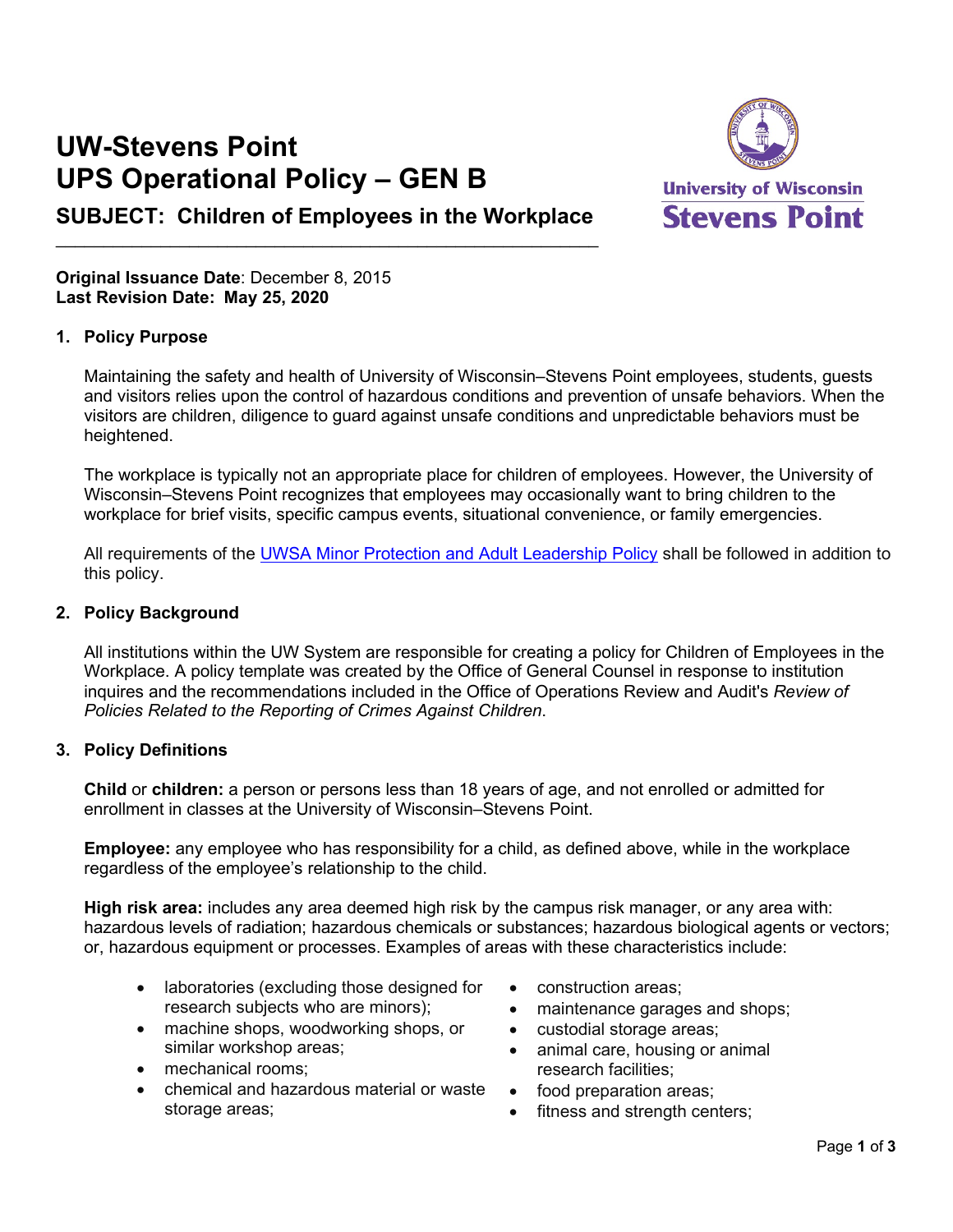- loading docks and warehouses;
- recycling centers;
- art studios and shops:
- steam plants;
- high security areas; and
- areas that are excluded for general employee or student access;
- other areas as determined by UWSP.

**Management:** includes supervisors, managers, department chairs, deans, directors, provosts, and chancellors.

## **4. Exclusions**

Except as provided elsewhere in this policy, or other university policies, laws and regulations that limit access to or otherwise regulate high-risk areas, this policy does not apply when a child:

- is enrolled or admitted as a university student
- is employed by the university
- is attending a university-sanctioned childcare facility
- is attending a university-sanctioned camp, child care program, or youth enrichment program; or
- has a parent with a workplace assignment in which one of the conditions of the employment is residency in a campus facility, e.g., live-in resident hall director.

## **5. Policy**

This policy addresses the factors to consider when allowing an employee to bring a child into the workplace. Rare circumstances in which employees want or need to bring children into the workplace generally fall into the following acceptable categories:

- Brief visits (e.g., an employee brings his/her child, grandchild or other minor relative in to introduce that child to co-workers). However, the workplace shall not serve as a place of childcare (other than those areas designated and licensed for childcare).
- Specific campus events that are employer-sanctioned and at which attendance by children is encouraged (e.g. Take Your Child to Work Day).
- Situational convenience.
- In the event of an emergency.

## **A. Abuse of the Policy**

Children are brought to the workplace on a regular basis in lieu of childcare.

## **B. High risk areas**

Children are not allowed in high risk areas, as defined in this policy, unless an exception has been agreed to by management of the area and the institutional risk or safety officer. Even children excluded from this policy, as stated above, are not allowed in high-risk areas, unless an exception exists.

## **C. Responsibilities**

Generally, an employee who brings a child into the workplace shall not leave the child unsupervised. Employees are responsible for verifying with their manager the circumstances under which children are allowed in their specific workplace. If management allows the occasional workplace visit of children to the workplace, both the employee responsible for the child and workplace management must accept